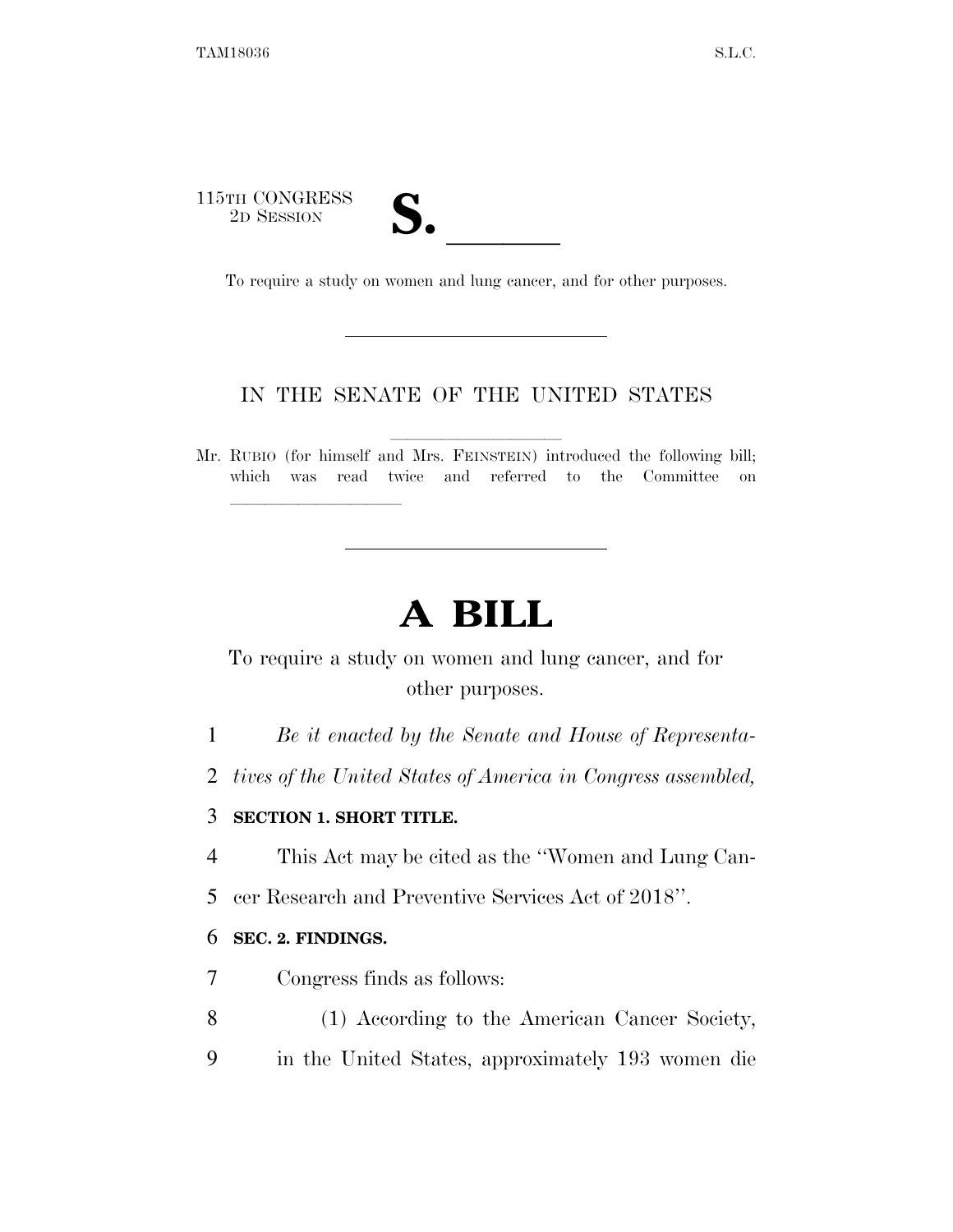TAM18036 S.L.C.

| $\mathbf{1}$   | each day of lung cancer, or about one woman every    |
|----------------|------------------------------------------------------|
| $\overline{2}$ | 7 minutes.                                           |
| 3              | (2) Lung cancer is the leading cause of cancer       |
| $\overline{4}$ | death among women.                                   |
| 5              | (3) The American Cancer Society estimates            |
| 6              | that $70,500$ women will die of lung cancer in 2018. |
| 7              | (4) Studies have shown a higher incidence rate       |
| 8              | of lung cancer for women who were never smokers      |
| 9              | compared to men who were never smokers.              |
| 10             | $(5)$ According to the 2014 report, "The Health"     |
| 11             | Consequences of Smoking $-50$ Years of Progress: A   |
| 12             | Report of the Surgeon General, 2014", the relative   |
| 13             | risk of developing lung cancer increased tenfold     |
| 14             | among female smokers between 1959 and 2010.          |
| 15             | (6) According to the American Cancer Society,        |
| 16             | approximately 40 percent of lung cancers are adeno-  |
| 17             | carcinoma, a subtype of non-small cell lung cancer,  |
| 18             | which is the most common type of cancer seen in      |
| 19             | non-smokers and is more common in women than in      |
| 20             | men.                                                 |
| 21             | (7) Exposure to radon accounts for approxi-          |
| 22             | mately 21,000 deaths from lung cancer each year      |
| 23             | and is the leading cause of lung cancer in non-smok- |
| 24             | ers.                                                 |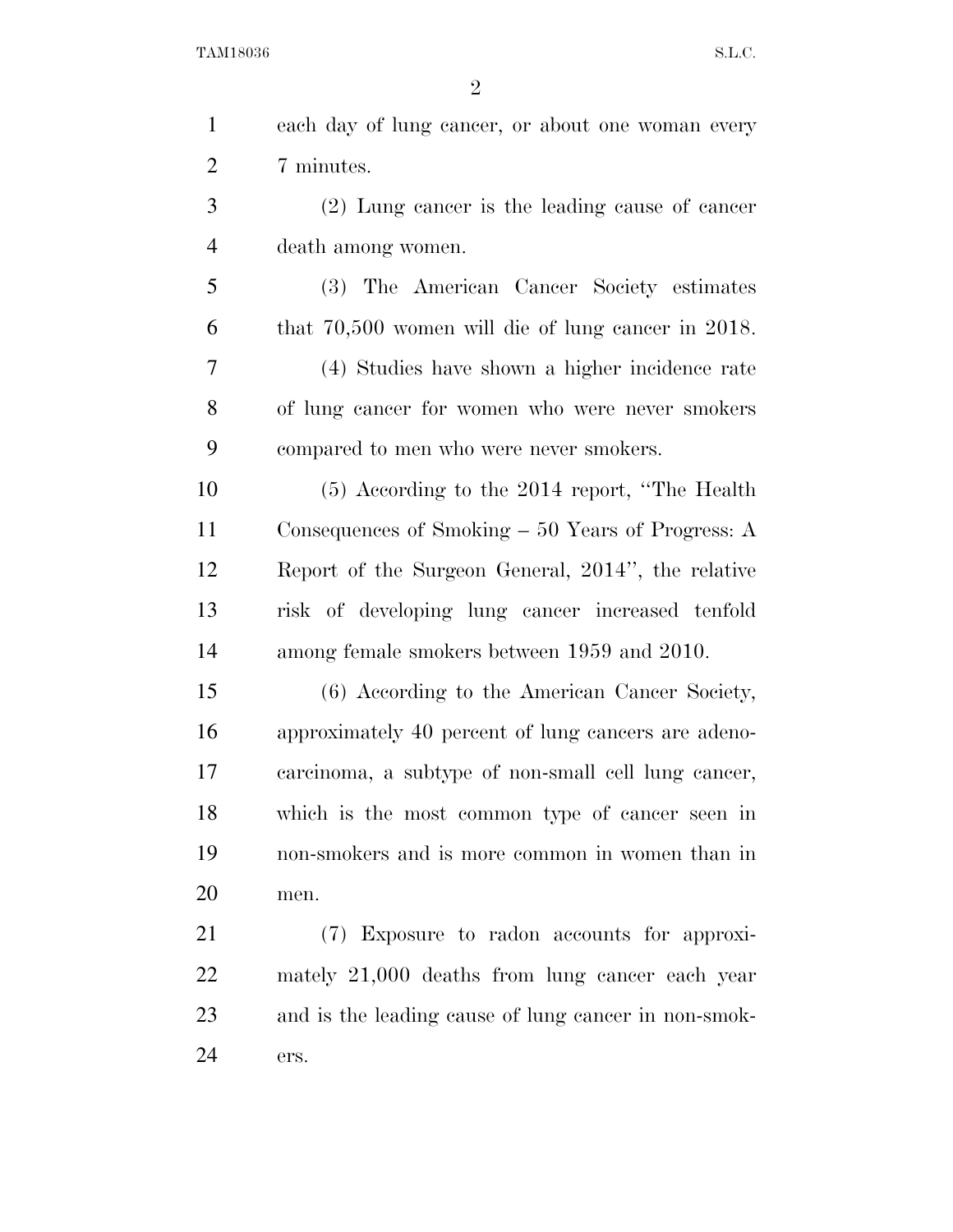(8) A Government Accountability Office report published on October 22, 2015, called for the Na- tional Institutes of Health to do more in evaluating gender differences in research.

 (9) Additional research strategies and clinical trials are necessary to explore the differences in lung cancer risk factors, incidence, and treatment re- sponse in women, and to address the disparate im- pact of lung cancer on women who have never smoked.

 (10) Lung cancer screening, which can detect 12 lung cancer at its earliest, most curable stage, is a covered service available without cost-sharing for those at high risk.

 (11) Published peer-reviewed actuarial studies indicate that lung cancer screening individuals at high risk is cost-effective.

 (12) The National Framework of Excellence in Lung Cancer Screening and Continuum of Care, launched in 2012, demonstrated that lung cancer screening can be safely and effectively carried out in community hospital settings around the Nation.

 (13) Information on the impact of lung cancer on women and the importance of early detection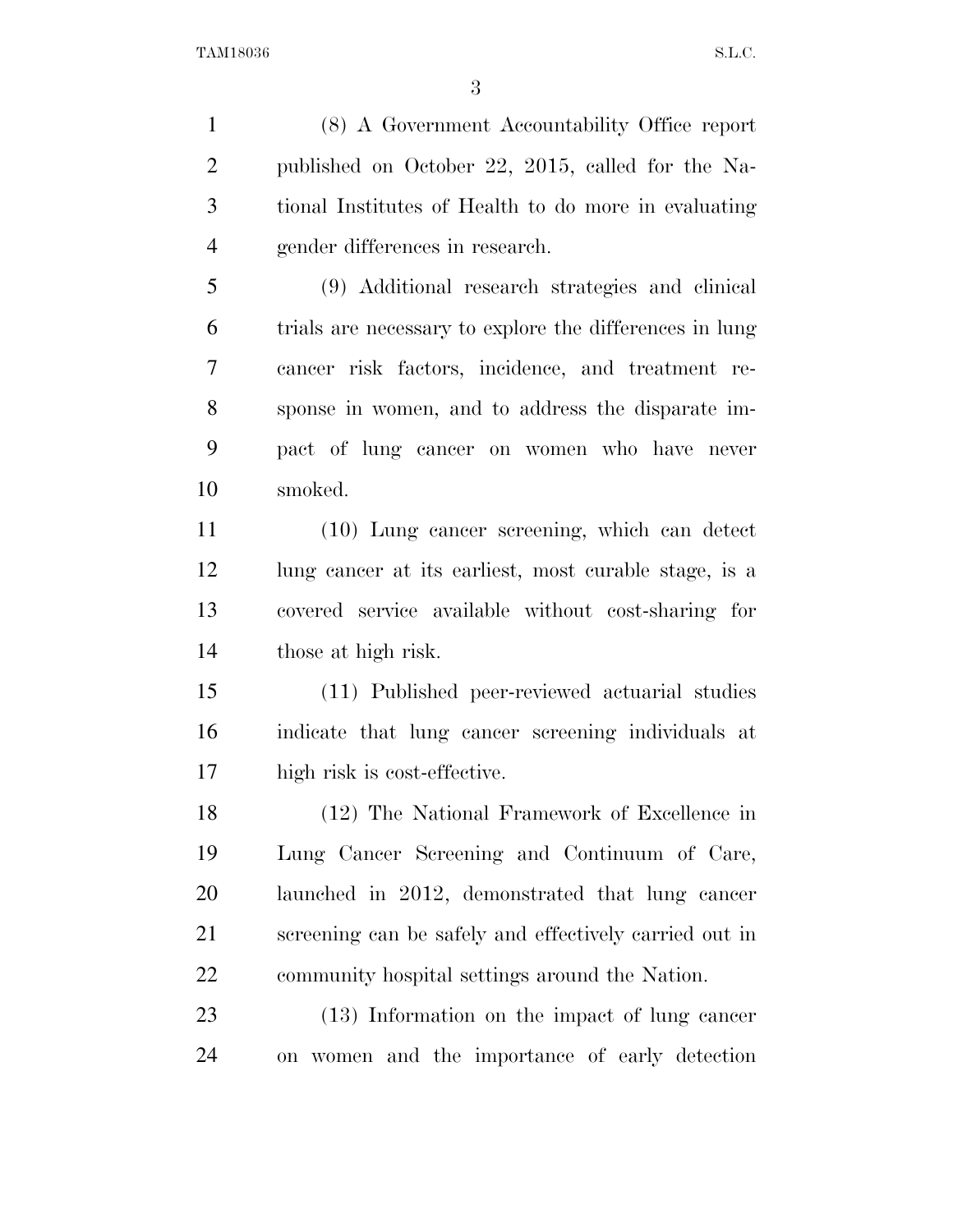| $\mathbf{1}$   | should be incorporated into all relevant public health |
|----------------|--------------------------------------------------------|
| $\overline{2}$ | awareness campaigns.                                   |
| 3              | SEC. 3. SENSE OF CONGRESS CONCERNING WOMEN AND         |
| $\overline{4}$ | LUNG CANCER.                                           |
| 5              | It is the sense of Congress that—                      |
| 6              | $(1)$ there is a disparate impact of lung cancer       |
| 7              | on women and, in particular, on women who have         |
| 8              | never smoked;                                          |
| 9              | (2) additional research strategies to explore the      |
| 10             | differences in women with respect to lung cancer       |
| 11             | risk factors, incidence, histology, and response to    |
| 12             | treatment are justified and necessary;                 |
| 13             | (3) the implementation of lung cancer preven-          |
| 14             | tive services for women should be accelerated; and     |
| 15             | (4) the public health agencies of the Federal          |
| 16             | Government should coordinate public education and      |
| 17             | awareness programs on the impact of lung cancer on     |
| 18             | women and the importance of early detection.           |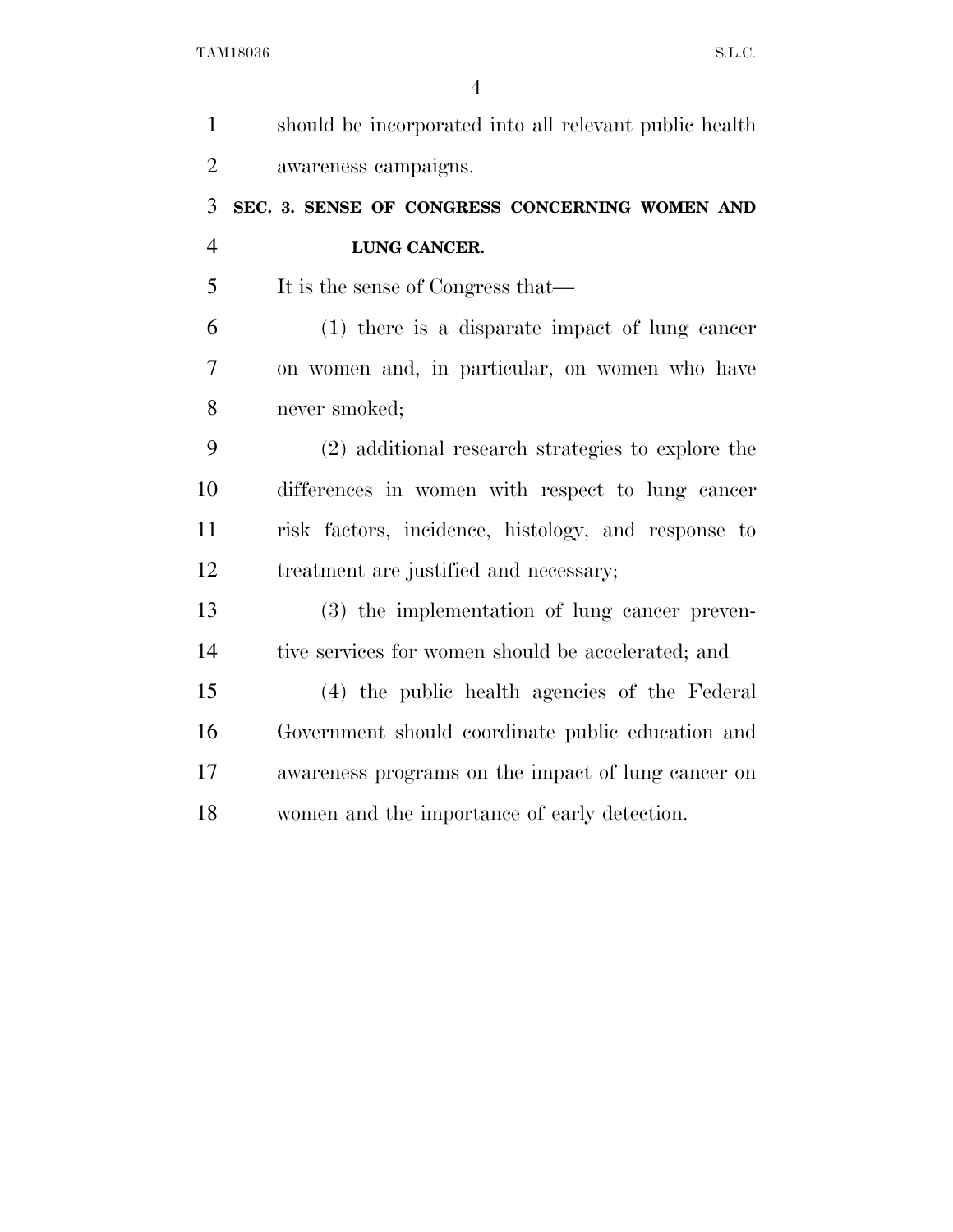**SEC. 4. STUDY TO EVALUATE AND MAKE RECOMMENDA- TIONS FOR THE ACCELERATION OF RE- SEARCH ON WOMEN AND LUNG CANCER, GREATER ACCESS TO PREVENTIVE SERV- ICES, AND STRATEGIC PUBLIC AWARENESS AND EDUCATION CAMPAIGNS.**  (a) STUDY.—The Secretary of Health and Human Services, in consultation with the Secretary of Defense and Secretary of Veterans Affairs, shall conduct an inter- agency study to evaluate the status of, and make rec- ommendations for increased— (1) research on women and lung cancer; (2) access to lung cancer preventive services; and (3) strategic public awareness and education campaigns on lung cancer. (b) CONTENT.—The study and recommendations under subsection (a) shall include— (1) a review and comprehensive report on the outcomes of previous research, the status of existing research activities, and knowledge gaps related to women and lung cancer in all agencies of the Fed- eral Government; (2) specific recommendations for a collabo-rative, interagency, multidisciplinary, and innovative

research program, that would—